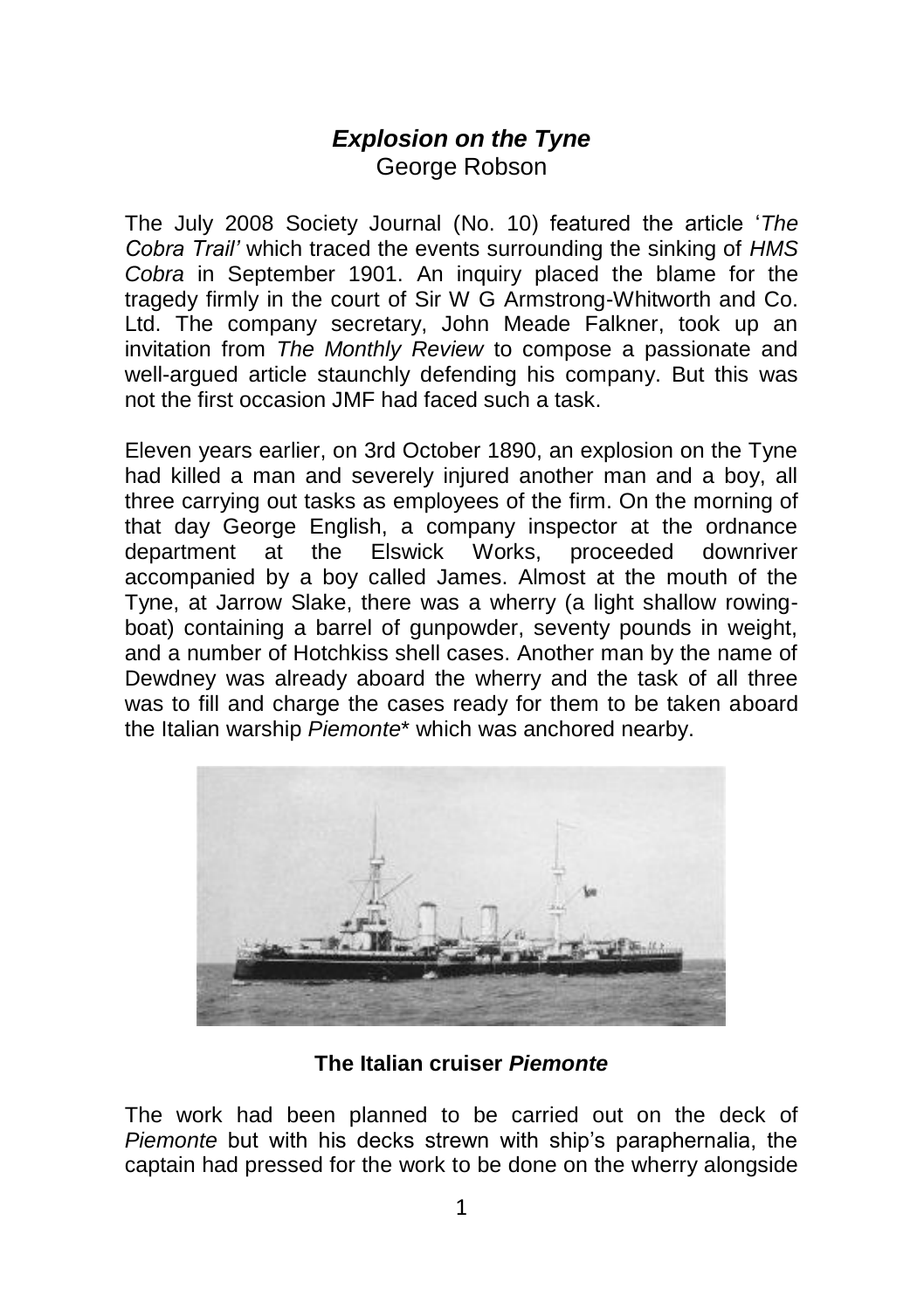his vessel. Ignoring his written instructions, English agreed to do this. Within minutes of commencing the task there was an explosion. English and the boy James received serious injuries but Dewdney was killed, his trunk later found without head, arms or legs.



## **Elswick Works in the 1890s**

As was later to be the case with Cobra, the tragedy was followed by both an inquest and an inquiry. The inquest, overseen by Mr Coroner Graham, was delayed to allow the recovery and attendance of English and the boy James. It elicited that:

Dewdney was screwing up the base plug of a shell with a key when the explosion occurred.

Although cautioned against taking matches on board the three had not been searched as per regulations.

When filling the shells with powder all three wore felt slippers over boots and when putting the fuses in wore uncovered boots and standing on pieces of felt.

 Regulations demanded the wearing of specially-designed magazine boots.

All three wore ordinary clothing whereas regulations demanded clothing made of special flash-proof material.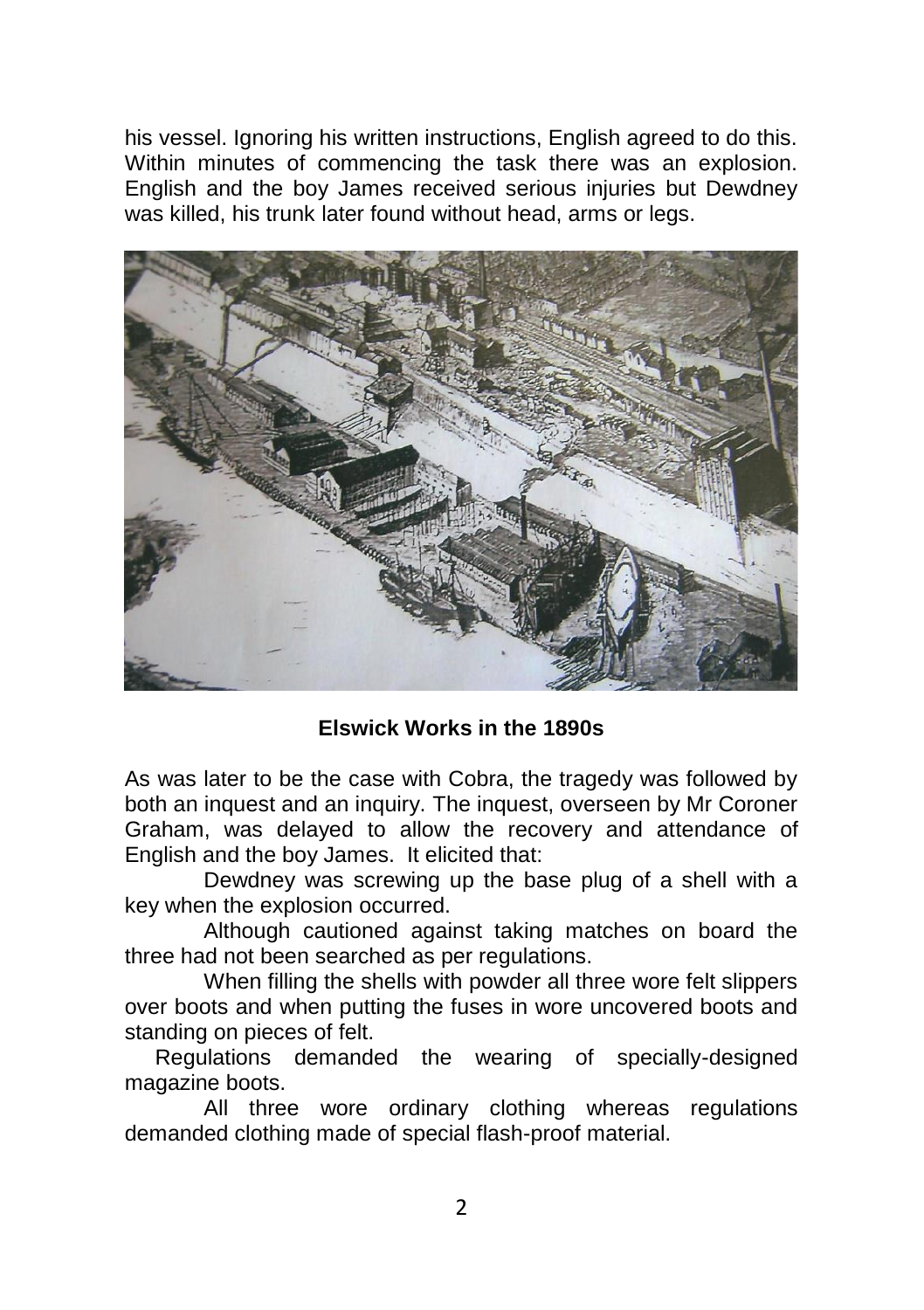Colonel Ford, Inspector of Explosives from the Home Office, said it was necessary for a company to have a licence to deal with powder in this way but that Armstrong's had no such licence. The company had applied for a licence in 1887 but had come to nothing owing to difficulties with the Tyne Commission. Even if a licence had been granted, the operation should never have been undertaken on a wherry. The jury at the inquest returned a verdict of accidental death on Dewdney but the material collected during the inquest was passed on to the board of inquiry which was to be chaired by Colonel Ford.

The inquiry's outcome was damning in apportioning blame to Armstrong-Mitchell, as the company was by that time called. *There had been no licence to manufacture quick-firing ammunition by Armstrong's yet it was being done surreptitiously. The projectiles were destined for the Italian navy yet no firm had been licensed to make such material for any foreign government. In fact it would be difficult to meet with a more flagrant example of deliberate contraband manufacture, such manufacture being, moreover, conducted in opposition to the salutary restrictions imposed, after careful consideration, in the interests of the public, and with an entire disregard of the conditions for the safety of their workpeople. It is unintelligible that men of experience should have carried on the manufacture in such a reckless manner. It was found that the firm could not have been ignorant of the conditions of manufacture of such ammunition or the requirements necessary to prevent accidents, and it was noted that Armstrong's had been fined £250 less than twelve months previously for a breach of regulations. There was also a censure of the harbour master for his culpable inactivity to alter the state of affairs of which he had certain knowledge and censored too were the Commissioners of the River Tyne as the local authority.*

The conclusion of the inquiry was:

 Blame to be apportioned for the loss of life and injuries sustained, Sir William Armstrong, Mitchell and Co. (Limited) are held most seriously responsible.

Instructed by the Board to do so, JMF as company secretary composed the following riposte to the editor of *The Times*: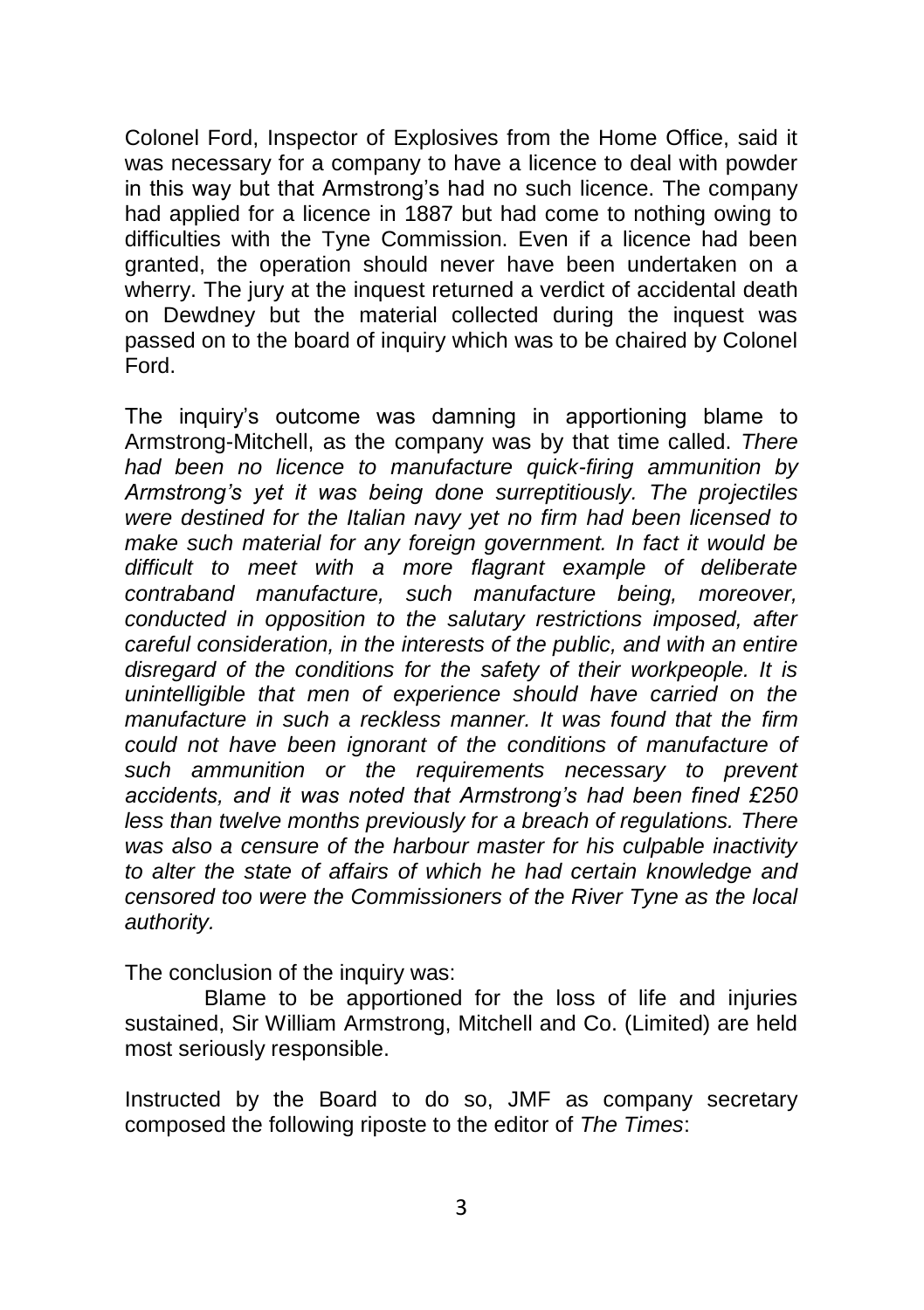*Sir, - Your article of the 15 inst. Gives us the first intimation that Colonel Ford's report is published, and that we may at length (11 months after its date) be permitted to see it. At the trial we demanded its production. It was refused to us by Colonel Ford's counsel on the grounds of privilege. Except for this refusal we could have met Colonel Ford in open court, and should have disposed at once of the main framework of his elaborate indictment, and corrected many, or most, of his errors of fact and deduction. As it is, the report is published to the world after this opportunity is lost and after Colonel Ford is out of the witness-box.*

*We may at once state that in a very long and very large experience of explosives of every kind and under every condition of novelty, experiment, and ordinary use, this is the first fatal accident that has occurred in our service. We may also say that the accident did not occur in consequence of the special nature of the ammunition or of any breach of regulation laid down by the inspectors of explosives. It was admitted by Colonel Ford himself in the witness-box that the accident was one that might equally well have occurred in any duly licensed factory. Had Colonel Ford come openly to us, as he ought to have done, before he made his report, he would have been disabused of the theory of deliberate and calculated evasion of the law and illicit manufacture of some secret British explosive for the benefit of a foreign Power, which he has so ingeniously elaborated. Had he not refused our application for a copy of the report at the trial, he would not have done us the further injustice of depriving us our right and title to deal with the whole of his accusations while he was in the witness-box. This publication of the report after the trial is a deliberate renewal of the main charge against us of intentional evasion of the law, in spite of the fact that the Judge ruled distinctly and in terms in our favour on this point.*

*When the accident occurred the two men and boy were at work ten or 12 miles from the factory under a foreman of ours. That foreman was for many years a most valued non-commissioned officer at Shoeburyness. He had a wide experience, and we fully trusted him. He had written instructions from us to take the ammunition in wherries to the* Piemonte*, an Italian warship in commission, then lying of the powder buoys in the river Tyne.*

*After delivering on board he was to remain while the crew made it up, rendering any assistance required. This operation is perfectly*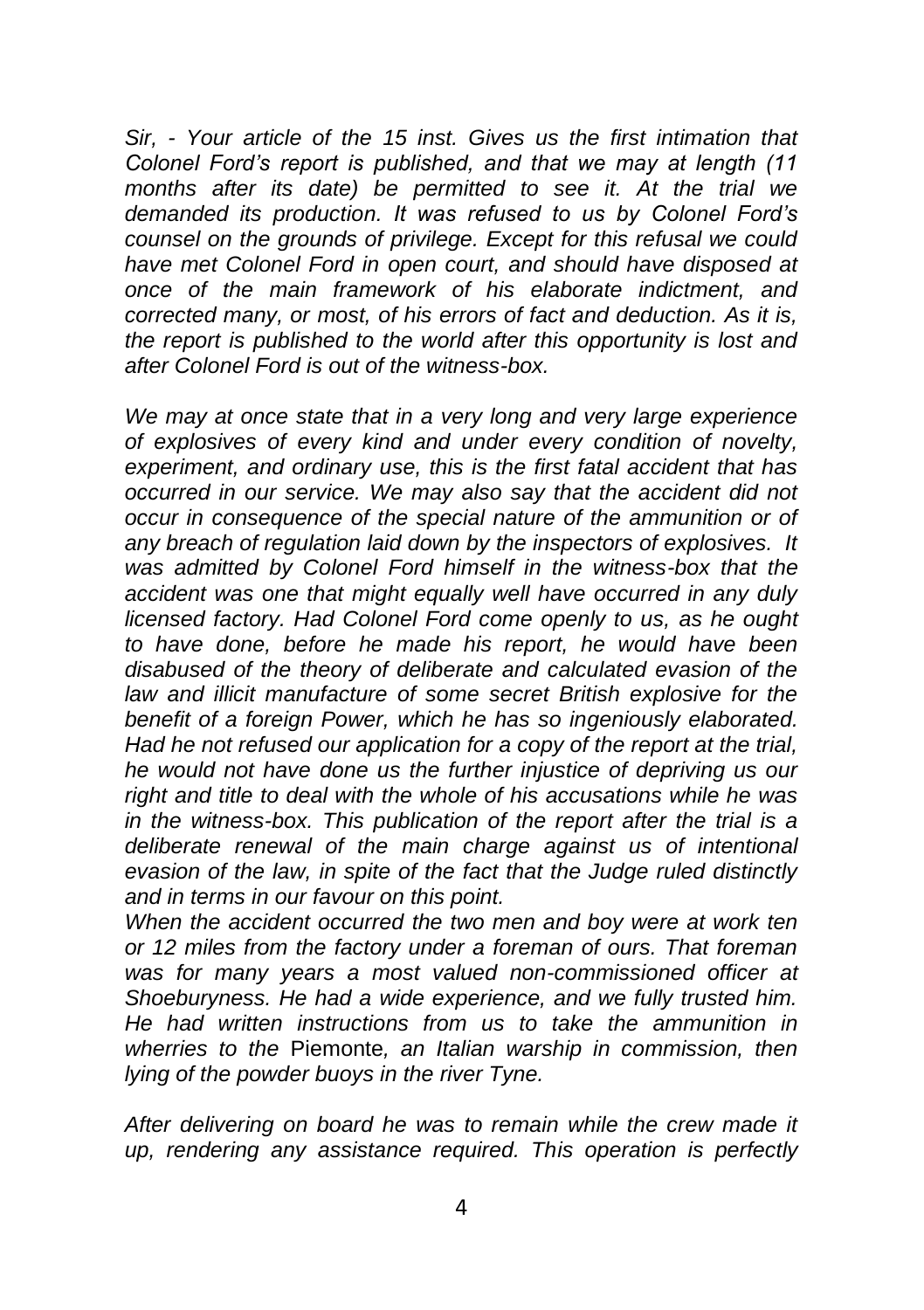*legitimate on any vessel of war, but not elsewhere, except in a licensed factory. The captain of the Piemonte was in a great hurry, and had his deck cumbered in the confusion of leaving. He desired our foreman to make up a part of the smaller ammunition on board a wherry lying alongside instead of on the* Piemonte*. Unfortunately, the foreman's zeal outran his discretion, and he consented to do so, thus disobeying our instructions and turning a perfectly legal into an illegal operation. This is the infringement of the Explosives Act complained of. For his disobedience he had paid a terrible penalty, and we must accept the legal responsibility for our servant's acts. We are perfectly ready to abide by the verdict found at the trial, that we had unintentionally infringed the complicated regulations of the explosives Act. We leave it to Colonel Ford to reconcile his privileged report to his superiors with the result of the open trial, at which he appeared on behalf of the prosecution.*

> *I am, Sir, your obedient servant, (for Sir W. G. Armstrong, Mitchell, and Co., Limited) MEADE FALKNER, Secretary. Newcastle-on-Tyne, Sept. 18*

JMF must have known when given the task of defending his firm that the prospect of completely absolving Armstrong's was bleak. He spotted that his chances of delivering a successful riposte to the inquiry's findings lay in ignoring the details and concentrate on claiming an abuse of process. He does not mention at all the absence of a licence to both allow the manufacture of quick-firing ammunition and the delivery of such to a foreign power. He does not mention the inadequate clothing and footwear worn by the victims.

Instead JMF protests against the lack of openness in the inquiry, especially as regards the few opportunities given to the firm to put its case. He deflects the breaches of regulations by apportioning blame to an individual employee's decision - making and his ignoring of written instructions. He also points to the captain of *Piemonte* putting pressure on English for the operation to take place on board the wherry instead of on the decks of his ship. Recognising that overall responsibility for the tragedy inevitably had to fall on the firm whatever the arguments, JMF ends his letter by pointing to complicated regulations and lack of intention before again claiming the lack of fairness in the way the inquiry was conducted.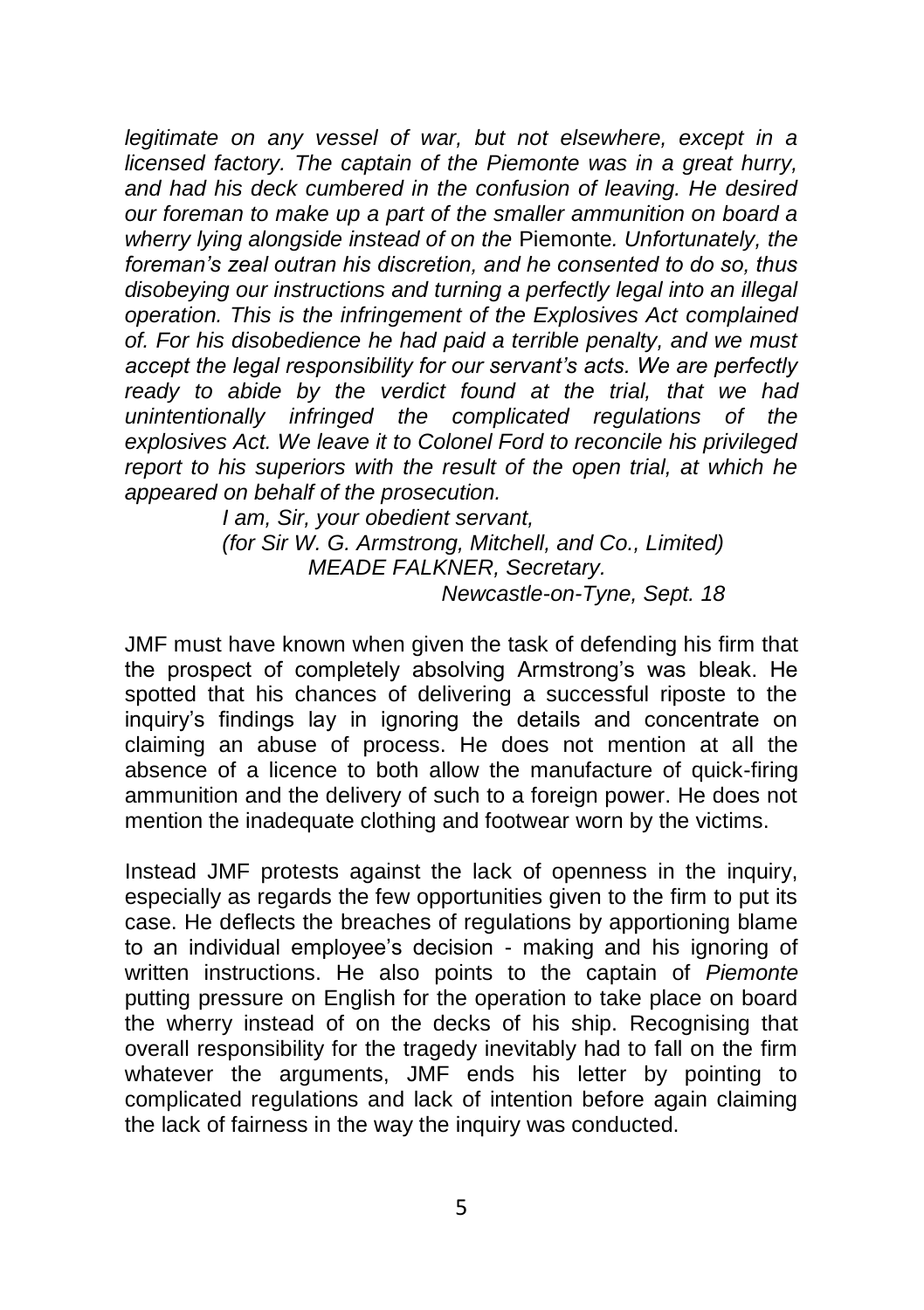

**Jarrow Slake (the site of the Explosion) and the Tyne, probably just after the Great War**

The family of Dewdney and both English and young James received more than ample compensation from Armstrong's. Indeed the boy was to resume his employment with the company following further recuperation.

At the company's Annual Meeting - held at the Elswick Mechanics Institute in Newcastle on 30th September 1891 - Chairman Lord W. G. Armstrong made his address following the notice of convening the meeting read by Secretary Mr JM Faulkner (sic.). A large part of this Chairman's address was devoted to confronting the explosion of the previous year and the adverse publicity that followed. The lengthy, detailed and strong defence of the company was very much based on the arguments set out by JMF in his *Times* letter. Lord Armstrong ended this section of his address with:

*The manipulation of explosives must necessarily be attended with a certain amount of danger; but during an experience of thirty years the Elswick Company have continually dealt with explosives without occurrence of any serious accident except this solitary one at Jarrow,*